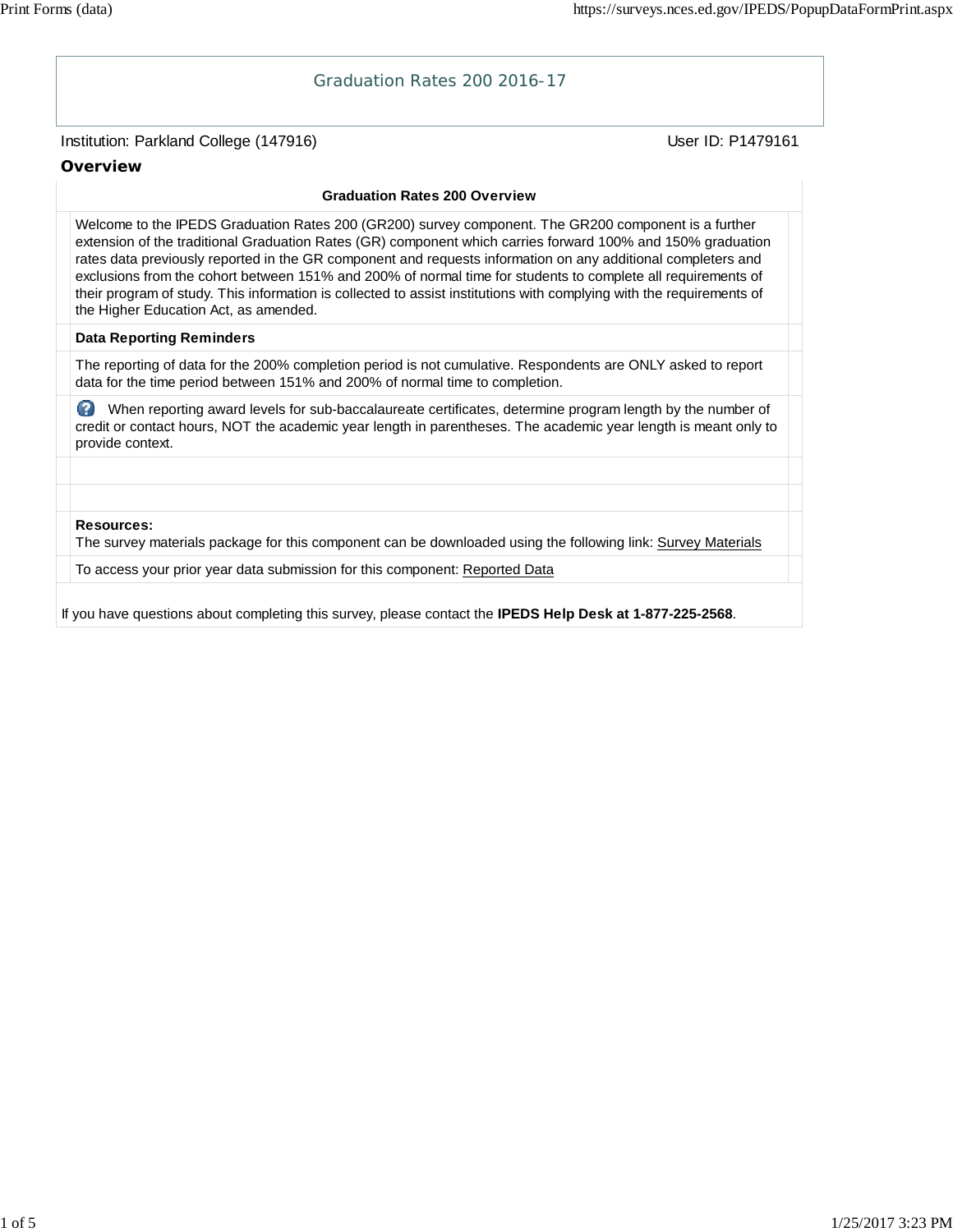| User ID: P1479161<br>Institution: Parkland College (147916) |                                                                                                                                                                       |    |  |  |
|-------------------------------------------------------------|-----------------------------------------------------------------------------------------------------------------------------------------------------------------------|----|--|--|
| <b>Screening Question</b>                                   |                                                                                                                                                                       |    |  |  |
|                                                             | Your institution reported to the GR survey component as having the following number of students who did<br>not complete, but were still enrolled at your institution: | 57 |  |  |
|                                                             |                                                                                                                                                                       |    |  |  |
|                                                             | Do you have students who received an award between 151% and 200% of the normal time to complete?                                                                      |    |  |  |
|                                                             | No                                                                                                                                                                    |    |  |  |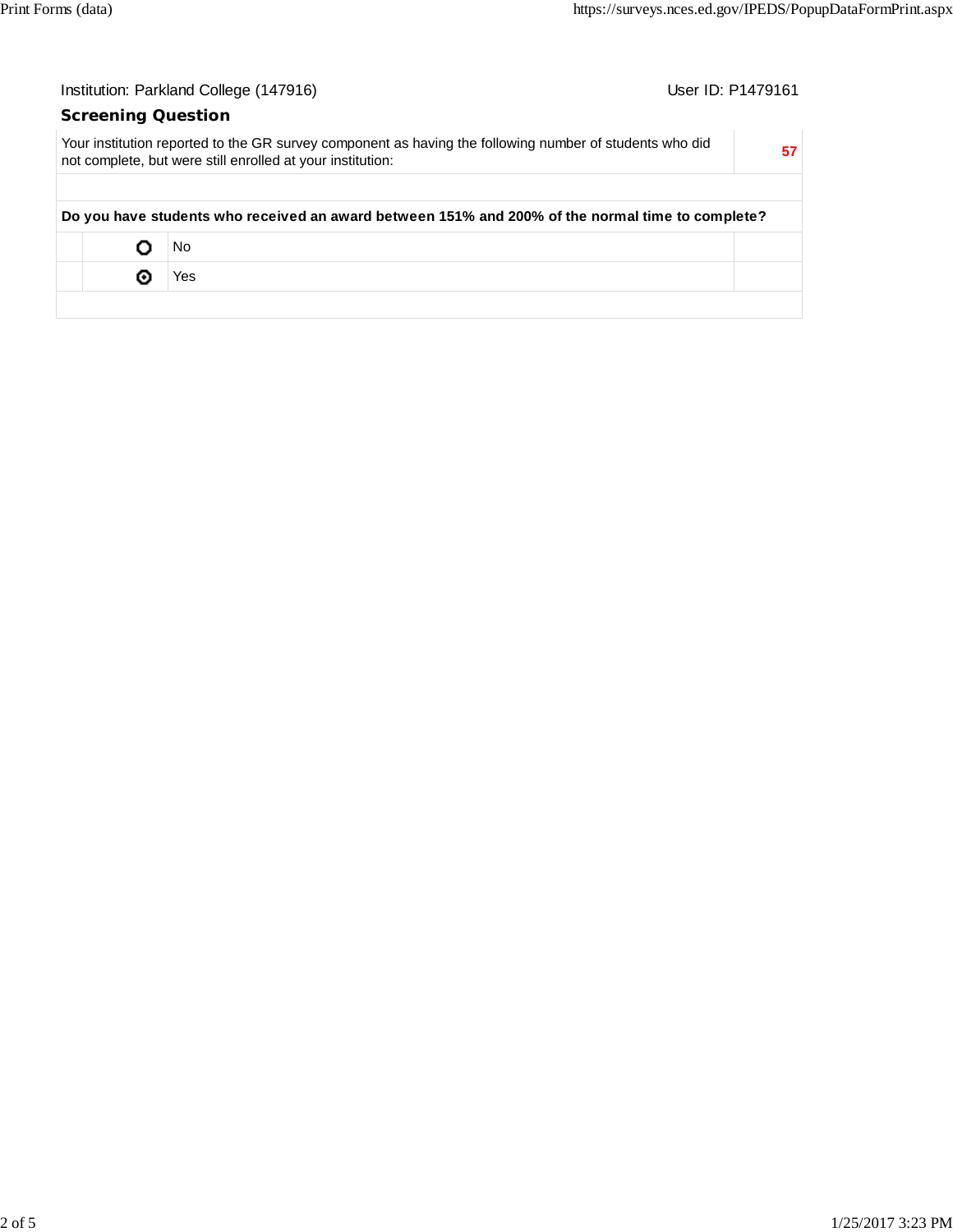Institution: Parkland College (147916) Contract College (147916)

#### **Completers within 200%**

**For less than 4-year institutions, report on the 2012 cohort of full-time, first-time degree/certificate-seeking undergraduate students.**

**Information for this cohort was originally reported by your institution in the 2015-16 IPEDS Graduation Rates survey component. The data on lines 1-5 are preloaded based on the information provided.**

|    |                                                                                                                |     | Graduation<br>rates |
|----|----------------------------------------------------------------------------------------------------------------|-----|---------------------|
| 1  | Revised cohort                                                                                                 | 811 |                     |
| 2  | Exclusions within 150%                                                                                         | 0   |                     |
| 3  | Adjusted cohort 150%                                                                                           | 811 |                     |
| 4  | Number of students in the cohort who completed a program within 100% of normal<br>time to completion           | 50  | 6                   |
| 5  | Number of students in the cohort who completed a program within 150% of normal<br>time to completion           | 121 | 15                  |
| 6  | Additional exclusions (between 151% and 200% of normal time)                                                   | 0   |                     |
| 7  | Adjusted cohort 200% (line 3 - line 6)                                                                         | 811 |                     |
| 8  | Number of students in the cohort who completed a program between 151% and<br>200% of normal time to completion | 18  |                     |
| 9  | Still enrolled as of 200% of normal time to completion                                                         | 17  |                     |
| 10 | Total completers within 200% of normal time (line $5 +$ line 8)                                                | 139 | 17                  |

 **You may use the space below to** provide context **for the data you've reported above. These context notes will be posted on the College Navigator website, and should be written to be understood by students and parents.**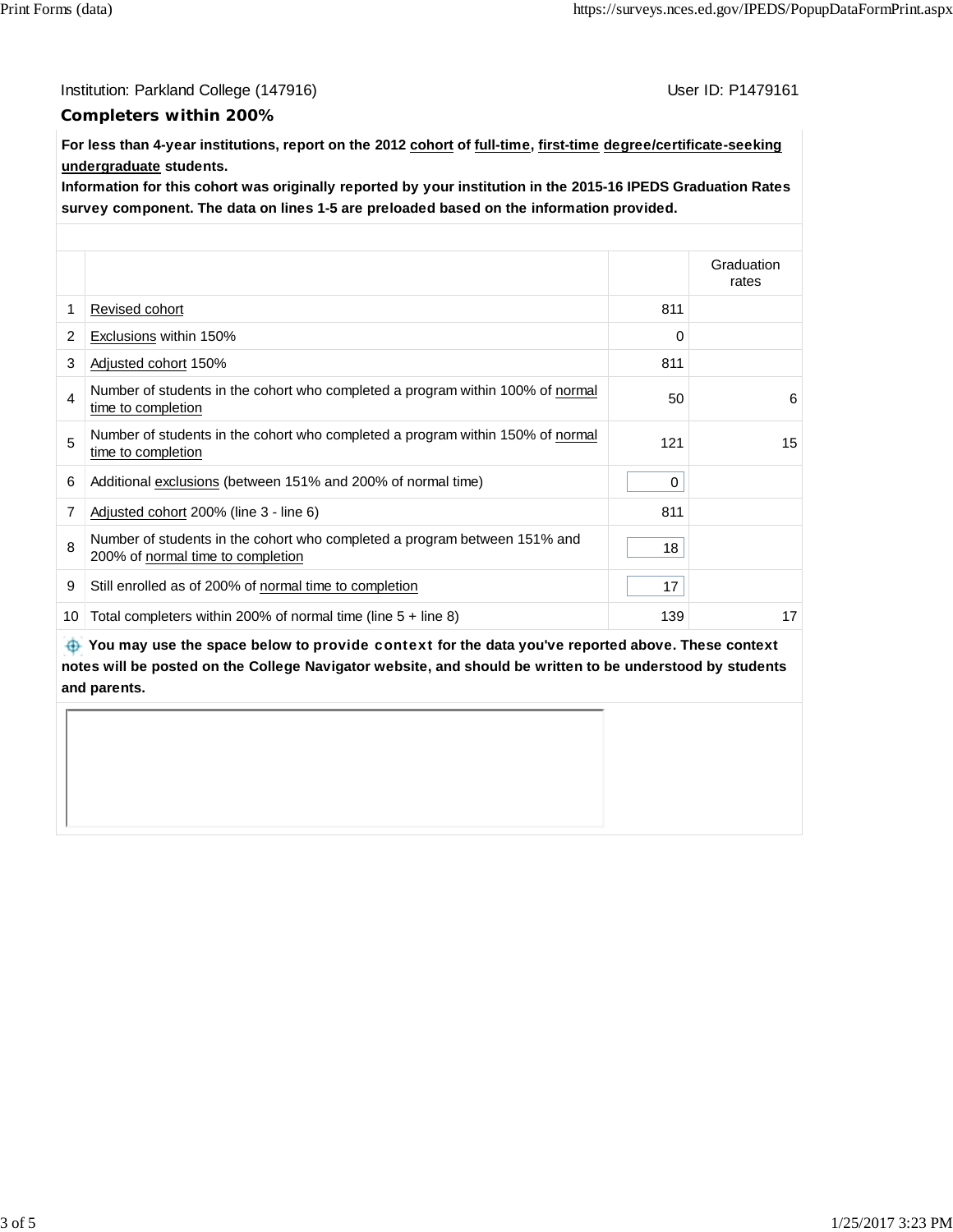# Institution: Parkland College (147916) Contract College (147916)

## **Prepared by**

|                                                                  | This survey component was prepared by:                                                                                                                                                                                                                                                                                                                                |   |                          |    |                   |  |
|------------------------------------------------------------------|-----------------------------------------------------------------------------------------------------------------------------------------------------------------------------------------------------------------------------------------------------------------------------------------------------------------------------------------------------------------------|---|--------------------------|----|-------------------|--|
| ⊙                                                                | Keyholder                                                                                                                                                                                                                                                                                                                                                             | Ω | <b>SFA Contact</b>       | Ω  | <b>HR Contact</b> |  |
| O                                                                | <b>Finance Contact</b>                                                                                                                                                                                                                                                                                                                                                | Ο | Academic Library Contact | റ  | Other             |  |
| Name:<br><b>Brian Counter</b><br>Email:<br>bcounter@parkland.edu |                                                                                                                                                                                                                                                                                                                                                                       |   |                          |    |                   |  |
|                                                                  |                                                                                                                                                                                                                                                                                                                                                                       |   |                          |    |                   |  |
| component?                                                       | How long did it take to prepare this survey                                                                                                                                                                                                                                                                                                                           | 5 | hours                    | 30 | minutes           |  |
|                                                                  | The name of the preparer is being collected so that we can follow up with the appropriate person in the event that there<br>are questions concerning the data. The Keyholder will be copied on all email correspondence to other preparers.                                                                                                                           |   |                          |    |                   |  |
| System.                                                          | The time it took to prepare this component is being collected so that we can continue to improve our estimate of the<br>reporting burden associated with IPEDS. Please include in your estimate the time it took for you to review instructions,<br>query and search data sources, complete and review the component, and submit the data through the Data Collection |   |                          |    |                   |  |
|                                                                  | Thank you for your assistance.                                                                                                                                                                                                                                                                                                                                        |   |                          |    |                   |  |